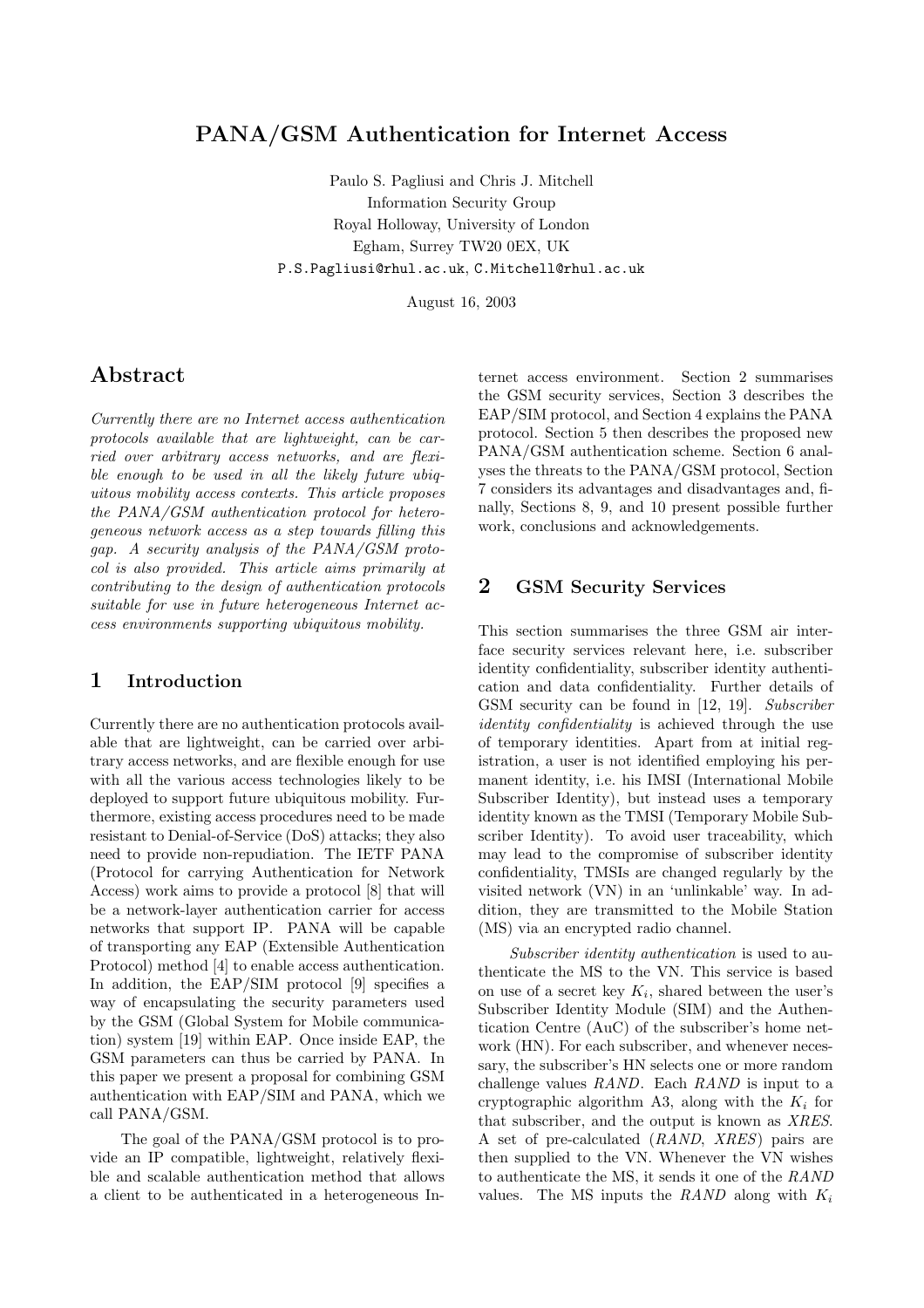to algorithm A3, and sends the output, known as SRES, back. The VN then compares the received SRES with the stored XRES, and if they agree the MS is deemed authentic. In order to provide data confidentiality between the MS and the VN, an encryption key  $K_c$  is also produced at the same time as XRES/SRES is generated, again as a function of  $RAND$  and  $K_i$ , and using a key generation algorithm A8. The key  $K_c$  is passed from the AuC to the VN with the RAND and XRES values, as part of what is known as an 'authentication triplet' (RAND, XRES,  $K_c$ , and used to encrypt user and signalling data sent between the MS and the VN.

## 3 EAP/SIM Method

The EAP/SIM method [9] is an EAP mechanism for authentication and session key distribution that uses the GSM SIM [19]. It involves a client acting on behalf of a user, an authenticating party, and an EAP server [4]. The EAP server, which typically belongs to the user's home Internet AAA network, is able to obtain authentication triplets from the subscriber's HN AuC. The EAP/SIM packet format and the use of attributes are specified in section 7 of [9]. Either the IMSI or the TMSI can be employed as part of the user identifier. Section 5 of [9] describes user identity management.

In EAP/SIM multiple RAND challenges are used to generate several  $K_c$  keys, which are combined to generate a 'more secure' key than can be obtained from individual GSM triplets. In EAP/SIM authentication, a Master Key  $(MK)$  is first derived using the hash function SHA-1 [11] from a combination of the user's identity,  $n$  GSM confidentiality keys  $K_c$   $(n = 1, 2 \text{ or } 3)$ , the NONCE\_MT random number freshly generate by the EAP client, and other relevant context information, e.g. the identifier of the EAP/SIM version in use. Keys derived from the MK are subsequently used to generate temporary session keys for authentication, encryption, and IV-generation. This includes the EAP/SIM Master Session Key  $(MSK)$  for encryption of the traffic between the client and the network, the authentication key to be used with the Message Authentication Code attribute (AT MAC), and the encryption key to be used with the data encryption attribute. EAP/SIM enhances GSM authentication by accompanying the RAND challenges and other messages with a MAC in order to provide mutual authentication. Finally, EAP/SIM includes optional identity privacy support, and an optional re-authentication procedure.

## 4 PANA Carrier Mechanism

This section briefly introduces the draft PANA protocol [8], a link-layer agnostic transport for EAP to enable client-to-network access authentication. PANA runs between a PaC (PANA Client) and a PAA (PANA Authentication Agent) situated in the access network, where the PAA may optionally be a client of an AAA infrastructure. PANA carries any authentication mechanism that can be specified as an EAP method (e.g. EAP/SIM), and can be used on any link that supports IP. The header of every PANA packet contains two sequence numbers to provide ordered delivery of EAP messages: one transmitted sequence number (tseq), and one received sequence number (rseq). The payload of any PANA message consists of zero or more Attribute Value Pairs (AVPs), e.g. a cookie AVP used for making an initial handshake robust against 'blind DoS attacks' [8], a MAC AVP protecting the integrity of a PANA message, or an EAP AVP that transports an EAP payload.

Two important features of PANA, namely the security association (SA) and re-authentication, are now described. Once the EAP method has completed, a session key (e.g. the EAP/SIM MSK) is shared by the PaC and the PAA. The session key is provided to the PaC as part of the EAP key exchange process, and the PAA can obtain the session key from the EAP server via the AAA infrastructure (if used). PANA SA establishment based on the EAP session key is required where no physical or link layer security is available. Two types of re-authentication (or fast reconnection) are supported by PANA. The first type enters the chosen EAP method (e.g. EAP/SIM) at the authentication phase, where the initial handshake phase can be omitted. The second type is based on a single protected PANA message exchange without entering the authentication phase.

### 5 PANA/GSM Protocol

The PANA/GSM method proposed here involves three entities, namely the  $PaC$  (also referred to here as the *client*, user or *subscriber*), the *PAA* (*authen*ticating party) and the EAP server. The PaC is associated with a network device and a set of GSM credentials stored in a SIM, where these credentials are used to prove the PaC identity for network access. A possible implementation of the PaC would be an Internet access device (e.g. a laptop) with a PC card inserted in the  $PCMCIA<sup>1</sup>$  socket, where the PC card is itself equipped with a GSM-enabled SIM card.

The PAA authenticates the GSM credentials provided by the PaC and grants network access. In the context of this document, the EAP server is implemented on the AAA server and has an interface to the GSM network, operating as a *gateway* between the Internet AAA network and the GSM authentication infrastructure. The PAA is thus an

<sup>1</sup>Personal Computer Memory Card International Association (www.pcmcia.org/).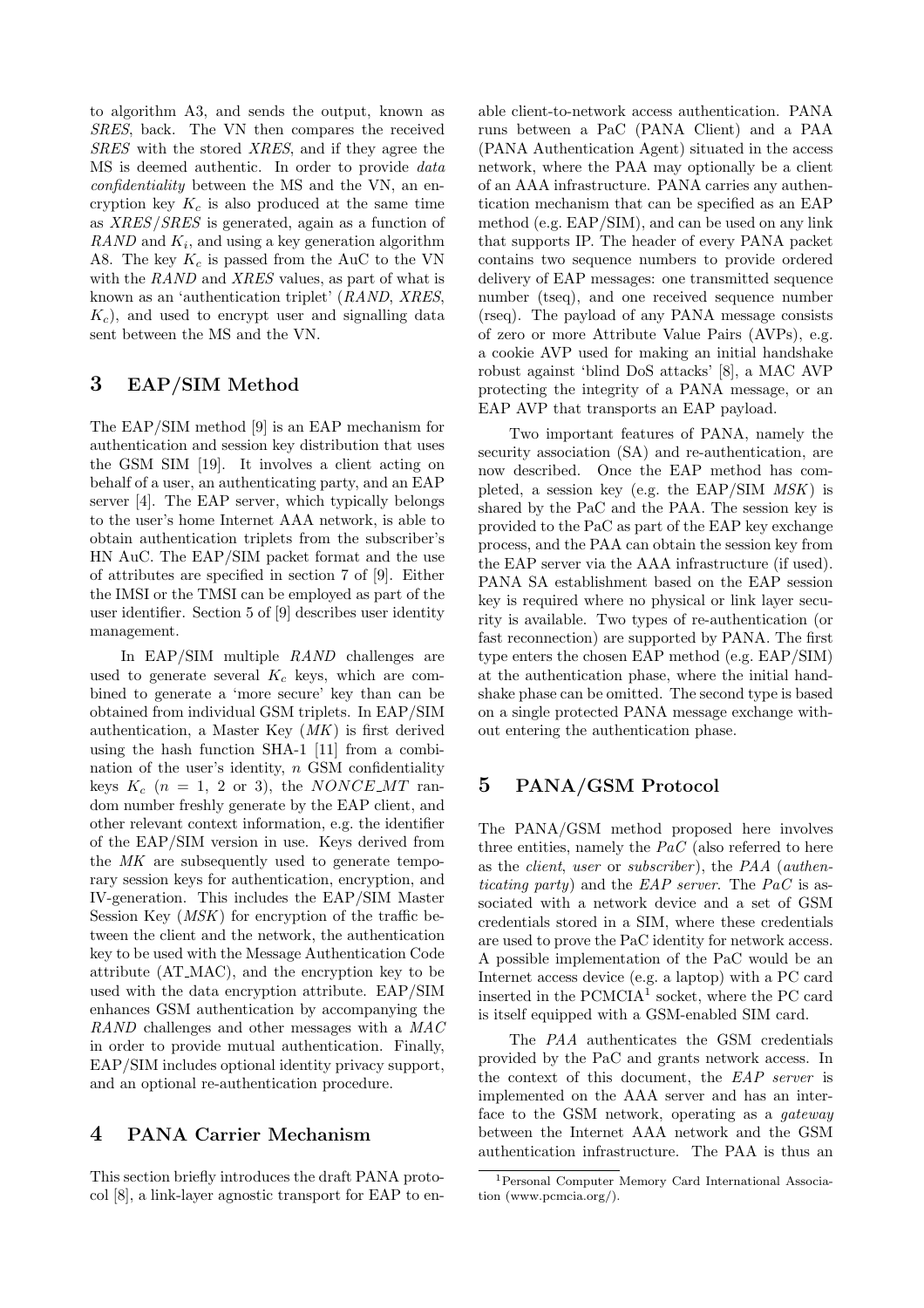AAA client that communicates with the user's EAP server through an AAA protocol supporting EAP (e.g. Diameter EAP [10]). PANA/GSM also involves a further entity, namely the EP (Enforcement Point), which applies per-packet enforcement policies (i.e. filters) to the traffic of the PaC's devices.



Figure 1: PANA/GSM full authentication procedure. The name of each message is shown, followed by the contents of the message in round brackets; square brackets are used to denote optional fields.

Figure 1 shows the PANA/GSM authentication procedure, which has three main phases: (1) Discovery and initial handshake, (2) Authentication, and (3) Authorization. In the Discovery phase, an IP address for the PAA is identified, and a PANA/GSM session is established between the PaC and the PAA, following the PANA model. In the Authentication phase, the main focus of this article and further explained below, EAP/SIM messages encapsulated in PANA/GSM are exchanged between the PaC and the PAA. At the end of this phase, a PANA SA is established, including the provision of a shared secret EAP/SIM session key (MSK); we call this the PANA/GSM SA. During the Authorization phase, a separate protocol is used between the PAA and the EP to manage PaC network access control. After this phase, the established PANA/GSM session as well as the PANA/GSM SA is deleted, following the PANA standard.

During the Authentication phase, the first PANA auth request message (a) issued by the PAA carries an EAP-Request/Identity payload. The PaC responds (b) with a PANA auth answer, which carries an EAP-Response/Identity payload including the user identifier Id. After that, an EAP-Request/SIM/START packet with the list of EAP/SIM versions supported by the PAA is transported in a PANA auth request  $(c)$ . The PaC

responds (d) with a message carrying the EAP-Response/SIM/Start payload, which includes the  $NONCE_MT$  random number chosen by the PaC, and the EAP/SIM version selected by the PaC. After receiving the EAP-Response/SIM/Start payload from the PAA by means of an AAA interaction, the EAP server obtains the GSM triplets from the home operator's AuC on the GSM network (e). From the triplets, the EAP server derives the keying material, as specified in section 3.

The next message issued by the PAA encapsulates an EAP-Request/SIM/Challenge payload, which contains the *n RAND* challenges and a  $MAC$ attribute to protect the challenges  $(f)$ . On receipt of this message, the PaC runs the GSM authentication algorithm and calculates a copy of the MAC, verifies that the calculated MAC equals the received MAC, and derives the  $EAP/SIM$  session keys  $(g)$ . Since the RAND challenges given to a PaC are accompanied by the AT MAC, and since the PaC's NONCE MT value contributes to AT MAC, the PaC is able to verify that the EAP/SIM message is fresh (not a replay) and that the sender possesses valid GSM triplets for the user (the EAP server is forbidden to reuse old triplets).

If all checks out, the PaC responds (h) with a PANA auth answer encapsulating the EAP-Response/SIM/Challenge containing the AT MAC attribute, which is the output of a keyed MAC function using as input the EAP/SIM payload concatenated with the PaC's SRES response values. After receiving the EAP-Response/SIM/Challenge payload from the PAA through an AAA interaction, the EAP server verifies that the MAC value is correct and sends back  $(i)$  the EAP-Success packet, which indicates that the authentication was successful and also carries derived keying material.

Finally the PAA encapsulates the EAP-Success packet in a PANA bind request message sent to the PaC  $(j)$ , and receives back an acknowledgement through a PANA bind answer  $(k)$ . Both PANA bind messages are protected by a MAC AVP; they may also optionally contain a Protection-Capability AVP to indicate if link-layer or network-layer encryption should be initiated after PANA/GSM. They are also used to bind device identifiers of the PaC and the PAA to the PANA/GSM SA established at the end of the authentication phase.

#### 6 Security Analysis

In this section, security threats to the proposed PANA/GSM protocol are considered.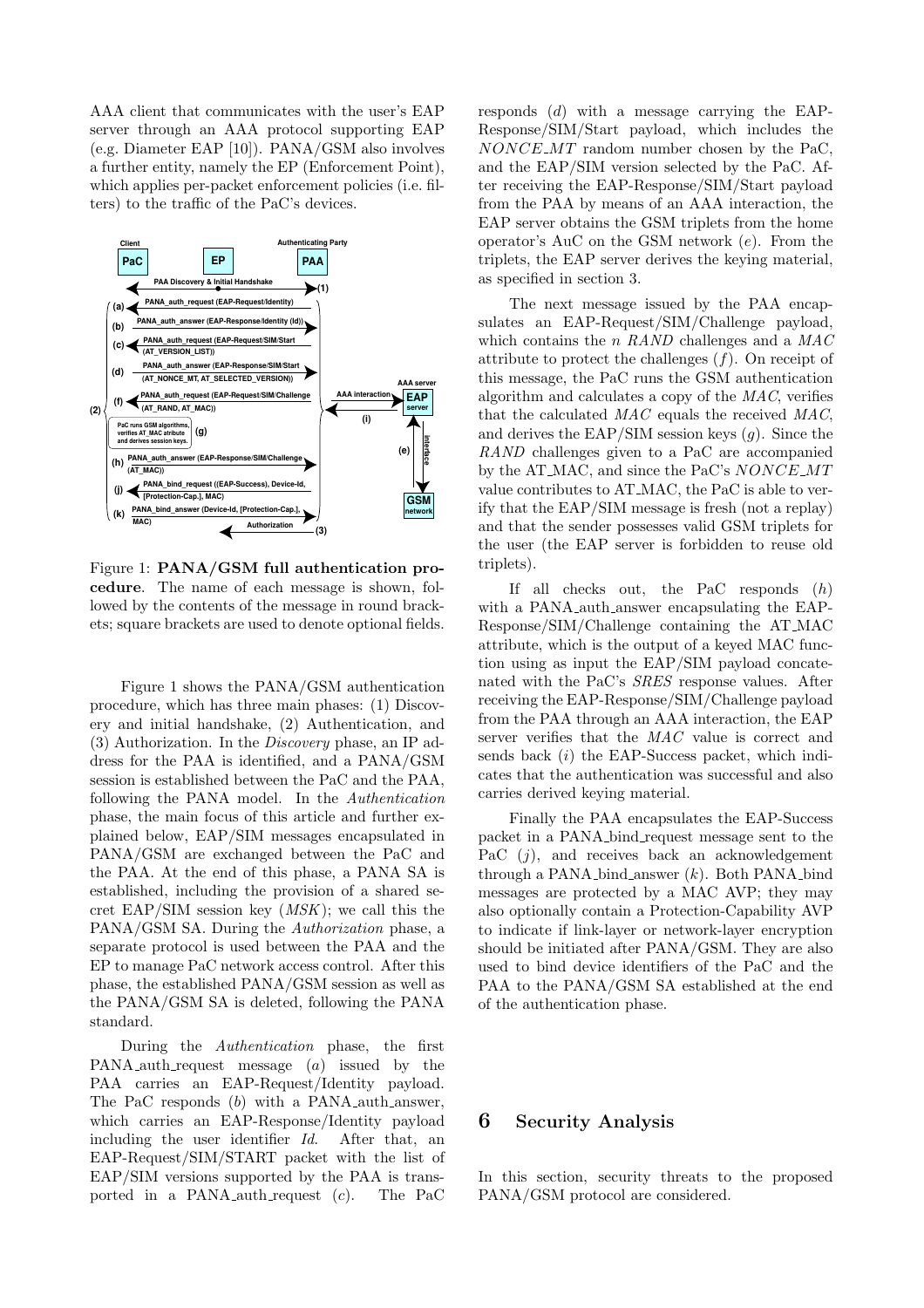## 6.1 Mutual Authentication and Triplet Exposure

PANA/GSM provides mutual authentication via the EAP/SIM mechanisms. The PaC believes that the PAA is authentic because the network can calculate a correct AT MAC value from the RAND challenges in the challenge request. The PAA believes that the PaC is genuine because the MAC computed from the SRES response values is correct. Moreover, PANA/GSM validates the EAP AVP through its PANA message validity check scheme. However, to calculate a correct AT MAC in order to impersonate a valid PAA to the PaC, it is enough to know the RAND and  $K_c$  values from n GSM triplets of the subscriber. Given physical access to the SIM card, it is easy to obtain any number of GSM triplets. Another way to obtain triplets is to mount an attack on the PaC platform via a virus or other malicious software. The PaC thus needs to be protected against triplet querying attacks by malicious software. Moreover, if the same SIM credentials are also used for GSM traffic, the triplets could be revealed in the GSM network – see subsection 6.7. Care should be taken not to compromise the  $K_c$  keys used in PANA/GSM to attackers when they are transmitted between entities, or handled outside a protected environment.

### 6.2 Minimal Trust Relationship

The use of triplets is a GSM feature that permits delegation of authentication as well as cipher key distribution from the HN to the VN through a minimal trust relationship between operators. That is, the HN does not need to reveal the most sensitive information, such as  $K_i$ , to any intermediate entity in the VN. Another benefit of this scheme is that subsequent authentications do not require additional round trips with the HN, and this gives a major performance advantage. This kind of technique can be useful in providing heterogeneous network access supporting ubiquitous mobility. In particular, such an approach may be very valuable in the scenario where a user's access device wishes to access the Internet via different multiple access media and network interfaces, leading to the use of a number of network operators.

### 6.3 User Identity Confidentiality

PANA/GSM includes user identity confidentiality support, which protects the privacy of the user identity against passive attacks (e.g. eavesdropping). But the mechanism cannot be used on the first connection with a given PAA, when the permanent user identity needs to be sent in clear. In this case, an active attacker that impersonates the access network may learn the subscriber's permanent identity. However, the PaC can refuse to send the cleartext permanent

user identity to the PAA if it believes that the access network should be able to recognize its pseudonym. If user identity confidentiality is required and the PaC and PAA cannot guarantee that the pseudonym will be maintained reliably, then an external security mechanism may be used to provide additional protection. Nevertheless, this kind of tunnelling mechanism can itself introduce new security vulnerabilities, as described in subsection 6.5.

#### 6.4 Session Key Derivation

PANA/GSM key derivation combines several GSM triplets in order to derive stronger keying material and stronger AT MAC values. The actual strength of the resulting keys depends, among other things, on the operator-specific authentication algorithms, the strength of the  $K_i$  key, and the quality of the  $RAND$ challenges. At no point does PANA/GSM require the keys  $K_c$  or the derived *SRES* values to be communicated. A passive eavesdropper can learn  $n$  different RAND values and the corresponding AT MAC and may be able to link this information to the user identity. An active attacker that impersonates a GSM subscriber could easily obtain n different RAND values and the corresponding AT MAC values from the EAP server for any given user identity. However, as long as the cryptographic functions used are sufficiently robust, this should not enable the attacker to deduce the correct  $SRES$  and  $K_c$  values.

#### 6.5 Man-in-the-Middle Attacks

Care has to be taken to avoid man-in-the-middle attacks arising when tunnelling is used, e.g. when using PEAP [13], or when EAP/SIM is part of a sequence of EAP methods. Such vulnerabilities can arise (see, for example, Asokan et al. [3]) even when the authentication protocols used at the various 'levels' are in themselves secure. When such attacks are successfully carried out, the attacker acts as an intermediary between a PaC victim and a legitimate PAA. This allows the attacker to authenticate successfully to the PAA, as well as to obtain access to the network. As a solution to the problem, Asokan et al. [3] and Puthenkulam et al. [16] suggest cryptographically binding the session keys of the two phases, i.e. binding together the tunnel session key and the MSK derived from the EAP/SIM method.

### 6.6 Service Theft and Dictionary Attacks

PANA/GSM does not specify any mechanism for preventing service theft. Therefore an attacker can gain unauthorized access to the network by stealing service from another user, spoofing both the IP and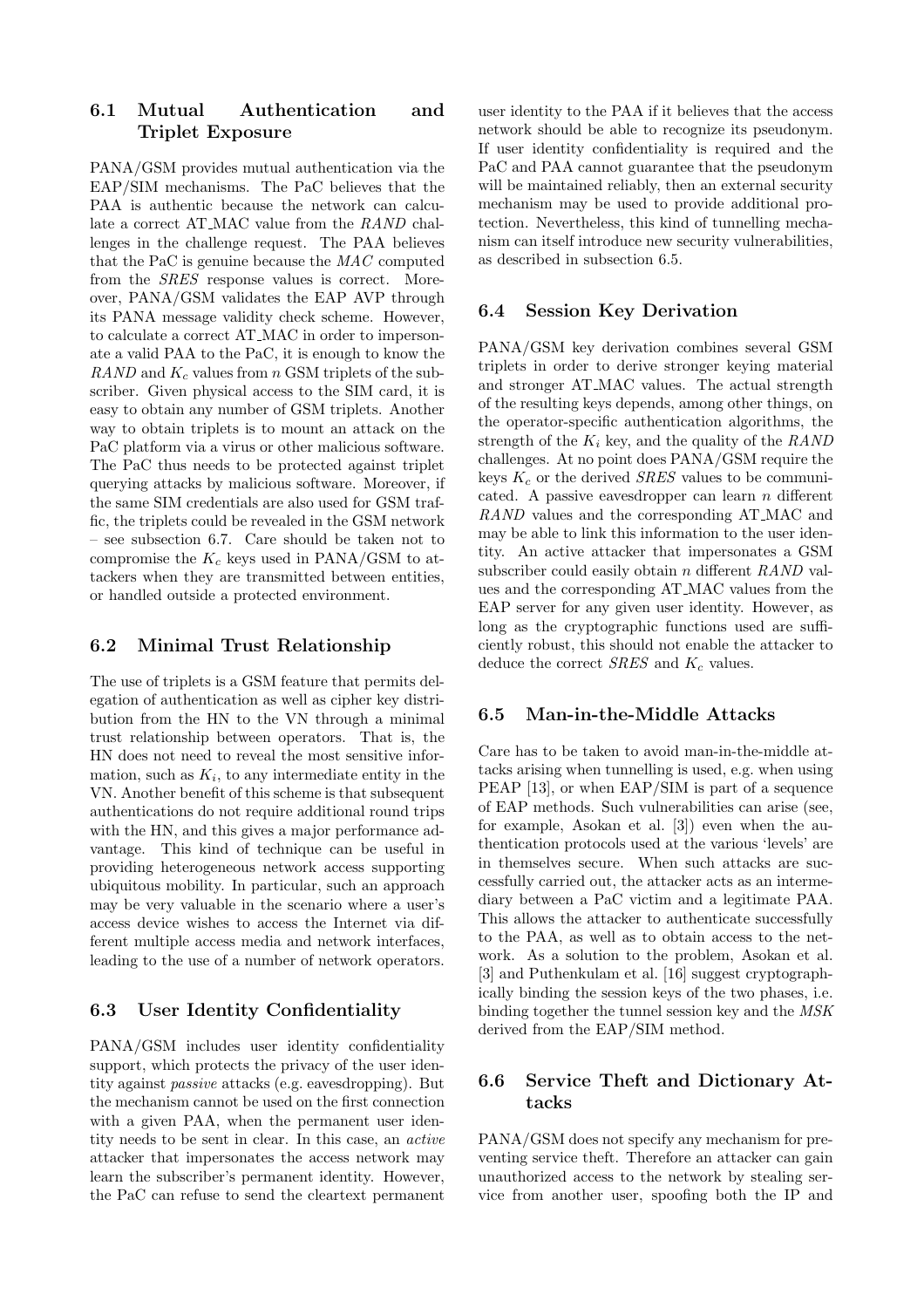MAC addresses of a legitimate PaC to gain unauthorized access. In a non-shared medium, service theft can be prevented by simple IP address and MAC address filters. In shared links, filters are not sufficient to prevent service theft as they can easily be spoofed (as described by Parthasarathy [14]). A recent draft [15] describes how an  $IPsec^2 SA$  can be established to secure the link between the PaC and the EP, which can be used to prevent service theft in the access network. Because PANA/GSM is not a password protocol, it is not vulnerable to dictionary attacks, assuming that the pre-shared secret is not derived from a weak password.

#### 6.7 Credential Reuse

PANA/GSM cannot prevent attacks in the GSM networks. If the same SIM credentials are also used in GSM, it is possible to mount attacks via the GSM air interface. A passive attacker can eavesdrop on GSM traffic and obtain (RAND, SRES) pairs. He can then use a brute force attack to obtain separately the 64 bit  $K_c$  keys used to encrypt the GSM data. If the attacker can obtain n  $K_c$  keys, where  $1 \le n \le 3$ , he can then impersonate a valid network to a PANA/GSM client. An active attacker can mount a "false GSM base station (BS) attack", replaying previously seen RAND challenges to obtain SRES values (see [12] for further details). He can then use a brute force attack to obtain the  $K_c$  keys. If successful, the attacker can impersonate a valid network or decrypt previously seen traffic. However, it should be noted that these attacks are not possible if the SIM credentials used in PANA/GSM are not shared in the GSM network. It should also be noted that performing a brute force search for a 64-bit key is a non-trivial task that could not be performed in real time; moreover, it is unlikely to be worth the effort of performing such a search just to steal network access.

## 6.8 Integrity, Replay Protection and Confidentiality

The protection of signalling message exchanges through the PANA/GSM SA prevents an opponent from acting as a man-in-the-middle adversary, from session hijacking, from injecting packets, from replaying messages, and from modifying the content of the exchanged packets. Also, as with all PANA methods, in PANA/GSM an integrity object is defined, supporting data-origin authentication, replay protection based on sequence numbers, and integrity protection based on a keyed message digest. Moreover, some EAP/SIM attributes are used to provide integrity, replay protection, and confidentiality for EAP/SIM payloads, except for the EAP/SIM/Start round trip.

However, in this latter case the protocol values are protected by a later PANA/GSM exchange.

## 6.9 Negotiation Attacks, Fast Reconnection and Randomness

EAP method downgrading attacks might be possible, because PANA/GSM does not protect the EAP method negotiation, especially if the user employs the EAP/GSM identifier with other EAP methods. However, the EAP document [4] describes how to avoid attacks that negotiate the least secure EAP method from among a set. If a peer needs to make use of different EAP authentication methods, then distinct identifiers should be employed, each of which identifies exactly one authentication method. In any case, some protection against such an attack can be offered by repeating the list of supported EAP methods protected with the PANA/GSM SA. PANA/GSM does not support cipher suite negotiation, but includes an EAP/SIM version negotiation procedure (see section 3). PANA/GSM supports two types of fast reconnection; since fast reconnection does not involve the entire AAA communication, it gives performance benefits. A PANA/GSM implementation needs to use a good source of randomness to generate the random numbers required in the protocol.

#### 6.10 Denial-of-service Attacks

PANA/GSM sequence numbers and cookies provide resistance against blind resource consumption DoS attacks as described in [8]. But PANA/GSM does not protect the EAP/SIM method exchange itself. Since in particular the PAA is not allowed to discard packets, and packets have to be stored or forwarded to an AAA infrastructure, a risk of DoS attacks remains. Also PANA/GSM adopts the EAP/SIM mechanism that is not a tunnelling method. Hence an adversary can both eavesdrop on the EAP/SIM payloads and inject arbitrary messages which might confuse both the PaC and the PAA. In physically insecure networks, an attacker may mount DoS attacks by sending false PANA/GSM success or failure indications. However, the attacker cannot force the PaC or the PAA to believe successful authentication has occurred when mutual authentication has failed or has not happened yet. The PANA/GSM protocol also enables both the PaC and the PAA to transmit a tear-down message [8]. This message causes state removal, a stop to the accounting procedure, and removes the installed packet filters. Thus such a message needs to be protected to prevent an adversary from deleting state information and thereby causing DoS attacks.

<sup>2</sup>http://www.ietf.org/html.charters/ipsec-charter.html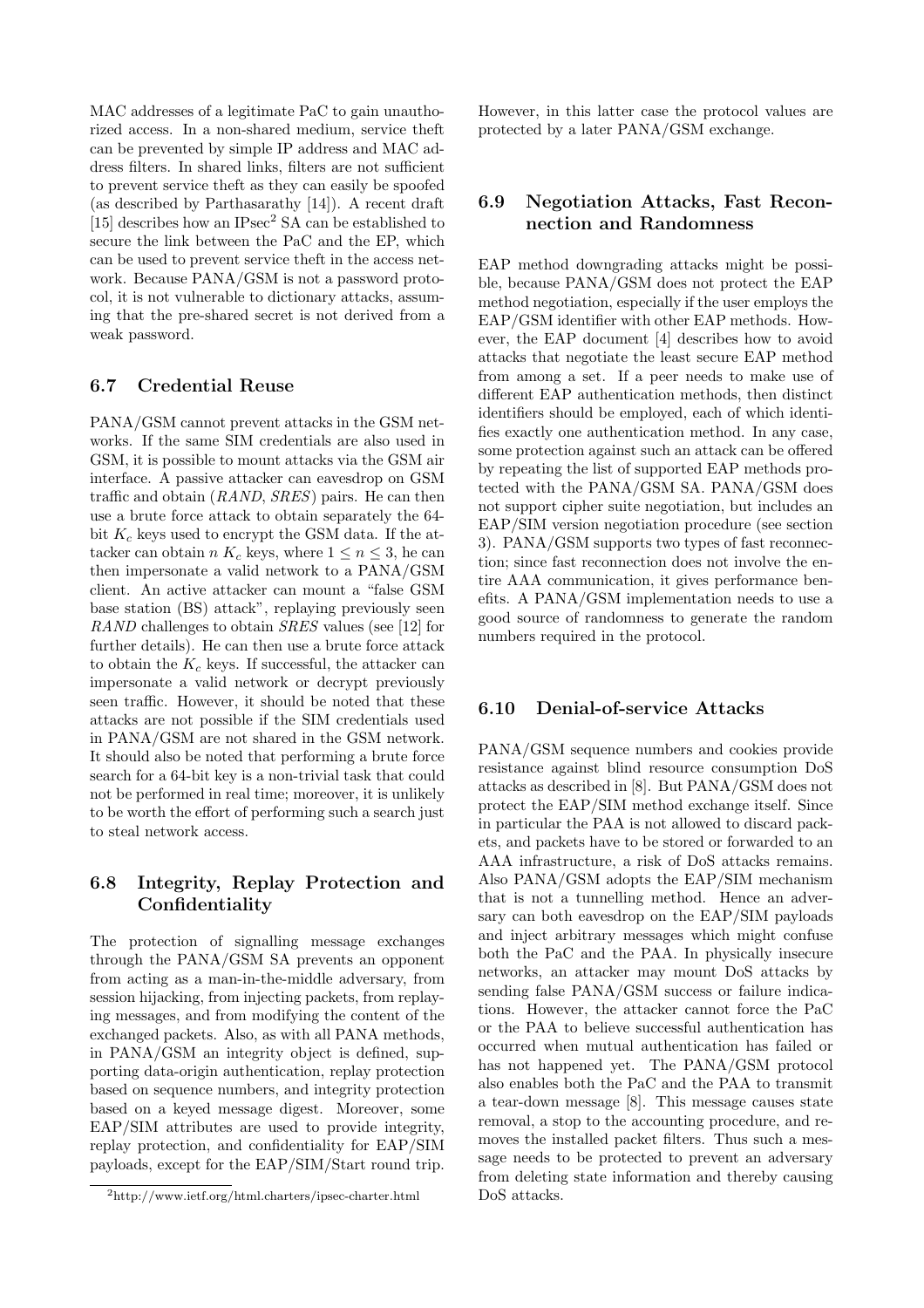## 7 Advantages & Disadvantages

In this section, the PANA/GSM proposal is assessed with respect to how well it addresses security issues arising in future heterogeneous network access scenarios. The main advantages of PANA/GSM in this context are as follows.

- PANA/GSM is implemented using PANA, a flexible and scalable network-layer access authentication protocol. PANA/GSM also derives from the simple, lightweight and robust GSM mobile system.
- PANA/GSM uses the EAP/SIM method, which provides enhancements to GSM including stronger authentication, stronger key agreement and mutual authentication. PANA/GSM is also not vulnerable to dictionary attacks and, with the exception of the PaC first connection to PAA, it provides user identity confidentiality.
- The PANA/GSM SA prevents man-in-themiddle attacks, session hijacking, packet injection, message replay, and content modification of the exchanged PANA/GSM packets. The PANA/GSM integrity object supports dataorigin authentication, replay protection based on sequence numbers, and integrity protection.
- PANA/GSM provides ordered delivery of messages with sequence numbers, which, along with cookies, provides resistance against blind DoS attacks. PANA/GSM also provides confidentiality of the EAP/SIM payload.
- PANA/GSM includes an EAP/SIM version negotiation procedure and supports two types of fast reconnection, giving performance benefits. Use of GSM triplets requires a minimal trust relationship between operators, and also gives a performance benefit.

The disadvantages of the proposed PANA/GSM protocol are as follows:

- The PaC first connection to PAA is not protected by the user identity confidentiality mechanism.
- PANA/GSM does not specify any mechanism for preventing service theft or for supporting cipher suite negotiation. On the other hand, because PANA/GSM is just a signalling protocol and does not carry user data traffic, in fact it does not have to formally specify any mechanism for preventing service theft. However, since EAP/SIM has key derivation functionality, it is possible to bootstrap IKEv2 [6] from PANA/GSM to establish a local IPsec tunnel for providing both cipher suite negotiation and service theft prevention.

• There is a risk of DoS attacks through false EAP/SIM Success/Failure indications and teardown messages. Nevertheless, the EAP document [4] describes a way to discard false success messages, and PANA/GSM supports protected tear-down messages by using a MAC AVP. Thus a false failure message is the only remaining problem. For example, the PANA/GSM protocol does not provide security protection for the initial EAP payload exchange. Integrity protection can only be provided after the PANA/GSM SA has been established. Thus the PaC will accept a PANA bind request message carrying a false EAP Failure payload, sent by an attacker impersonating the legitime PAA, in response to (b) a PANA auth answer message carrying an EAP Response/Identity payload.

## 8 Further Work

The session key derivation procedure in the current version of PANA/GSM depends heavily on the EAP/SIM protocol. Therefore one interesting alternative may be to adopt one of the unified EAP session key derivation approaches currently being investigated (see, for example, Salowey and Eronen [17]), instead of adopting the existing scheme from EAP/SIM. An analogous scheme to PANA/GSM would be to specify the GPRS GMM [7] and the UMTS AKA [1] authentication protocols as an EAP method (e.g. Buckley et al. [5] and Arkko et al. [2]), enabling their use with PANA. Another interesting new application would be the transport of public key based authentication protocols by EAP (e.g. Tschofenig and Kroeselberg [18]) and PANA.

## 9 Conclusions

Authentication and key agreement are the central components of secure access procedures for heterogeneous network access supporting ubiquitous mobility. In this paper, we have proposed the PANA/GSM protocol, providing an IP-compatible, lightweight, flexible and scalable method for authenticating a user to an access network. The protocol is based on PANA, a network-layer access authentication protocol carrier, which communicates, via EAP, with an AAA infrastructure interacting with a GSM AuC. PANA/GSM uses the EAP/SIM protocol, which encapsulates GSM parameters in EAP and provides enhancements such as stronger authentication and key agreement as well as mutual authentication.

The use of 'triplets' in PANA/GSM requires a minimal trust relationship between operators, and no additional round trips with the home GSM network, thereby increasing the likelihood of successful use. The protocol, from the user's point of view,